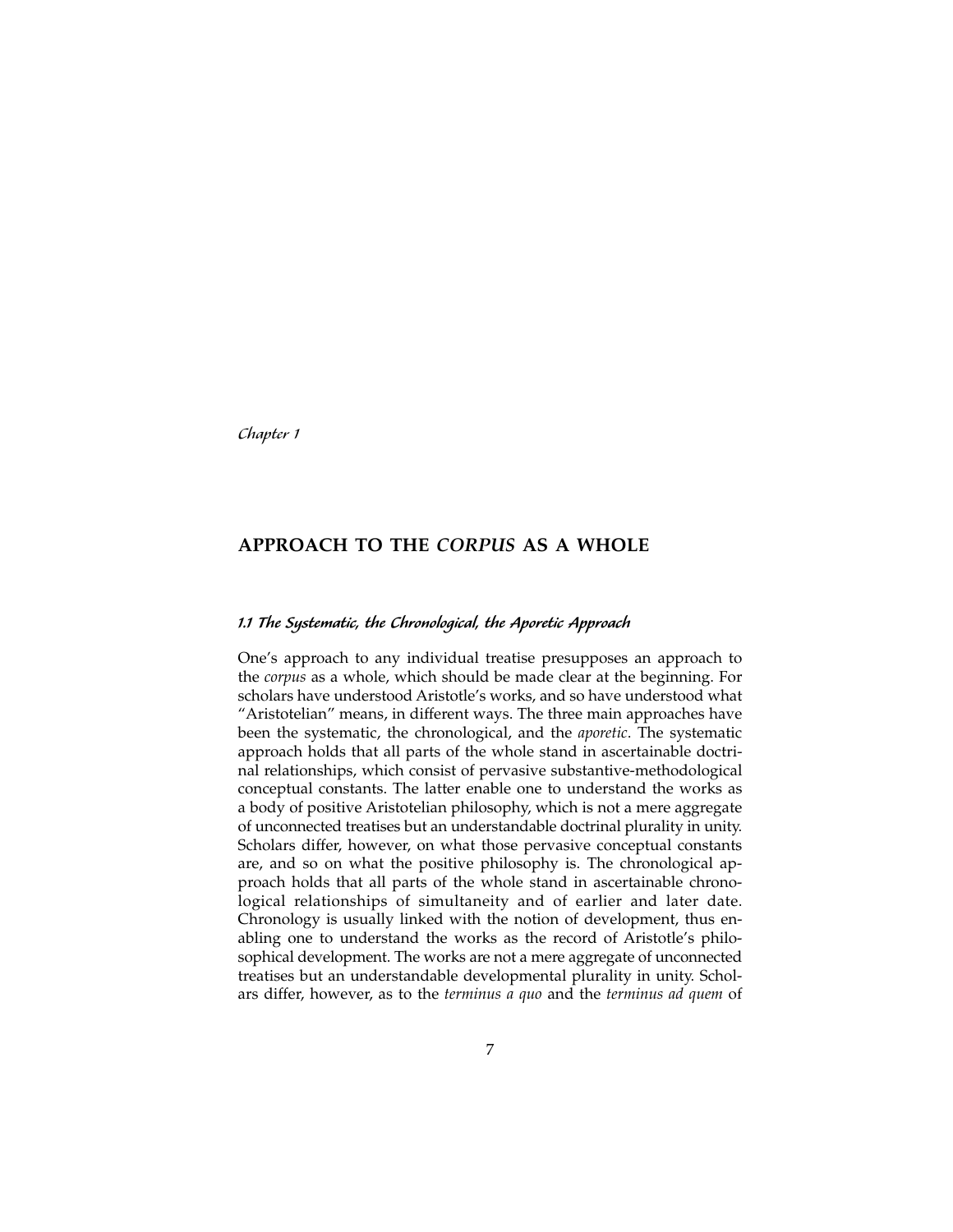this development, and so as to what its nature and dynamics are. The *aporetic* approach has not been developed for the *corpus* as a whole but rather for individual treatises or parts of such treatises, particularly the *Metaphysics*. It is therefore not a holistic approach comparable to the other two, but it is distinct from them because it interprets treatises or parts of treatises considered *aporetic* not in terms of a positive doctrinal content or of a positive developmental stage. Whether it is capable of understanding the *corpus* as more than a mere aggregate of unconnected treatises seems doubtful. $1$ 

A choice among these three basic approaches cannot be avoided. They specify the most general parameters within which scholars must try to ascertain the meaning of the *corpus* as a whole and so of any individual treatise. Within each of these parameters, further choices must be made as to the nature of the doctrinal content, the nature and stages of Aristotle's philosophical development, and the nature and function of *aporiai*. These choices must of course be argued. They normally grow out of and become explicit as a crystallization of a scholar's personal engagement with the text. For the purposes of this study, I should like to present my own choices with a minimum of supporting argument. They can perhaps be accepted as hypotheses to be tested in terms of both their power and their limitations in illumining the *Poetics*.

My basic choice among the three main approaches is the systematic. This does not mean that I reject the other two in the sense of holding that individual treatises do not stand in chronological and developmental relationships, or that no parts of treatises are *aporetic*. It means rather that I consider the systematic approach to be presupposed by the other two. For the notion of development is not purely chronological but involves a substantive, indeed a doctrinal, content. The *terminus a quo* and the *terminus ad quem* are not mere dates but positive philosophical positions. One needs a positive doctrinal notion of Aristotelian philosophy before one can map out its developmental direction and stages. Likewise, the *aporetic* approach presupposes a doctrinal context within which *aporiai* have significance and function. Aristotle makes this clear when he argues for an important but limited and preliminary function of *aporiai* at *Met*. III. 995a24–b4. Scholars have acknowledged this, and nobody to my knowledge has ever argued that his works are nothing but *aporetic,* or that *aporiai* are stated purely for their own sake. I suspect that such a notion would not only conflict with Aristotle's own assessment of the role of *aporiai* in his philosophy, but would be inherently senseless. A*poriai* cannot arise in a vacuum; they are prompted by specific difficulties that are embedded in a doctrinal context from which they derive their significance and possibility of resolution.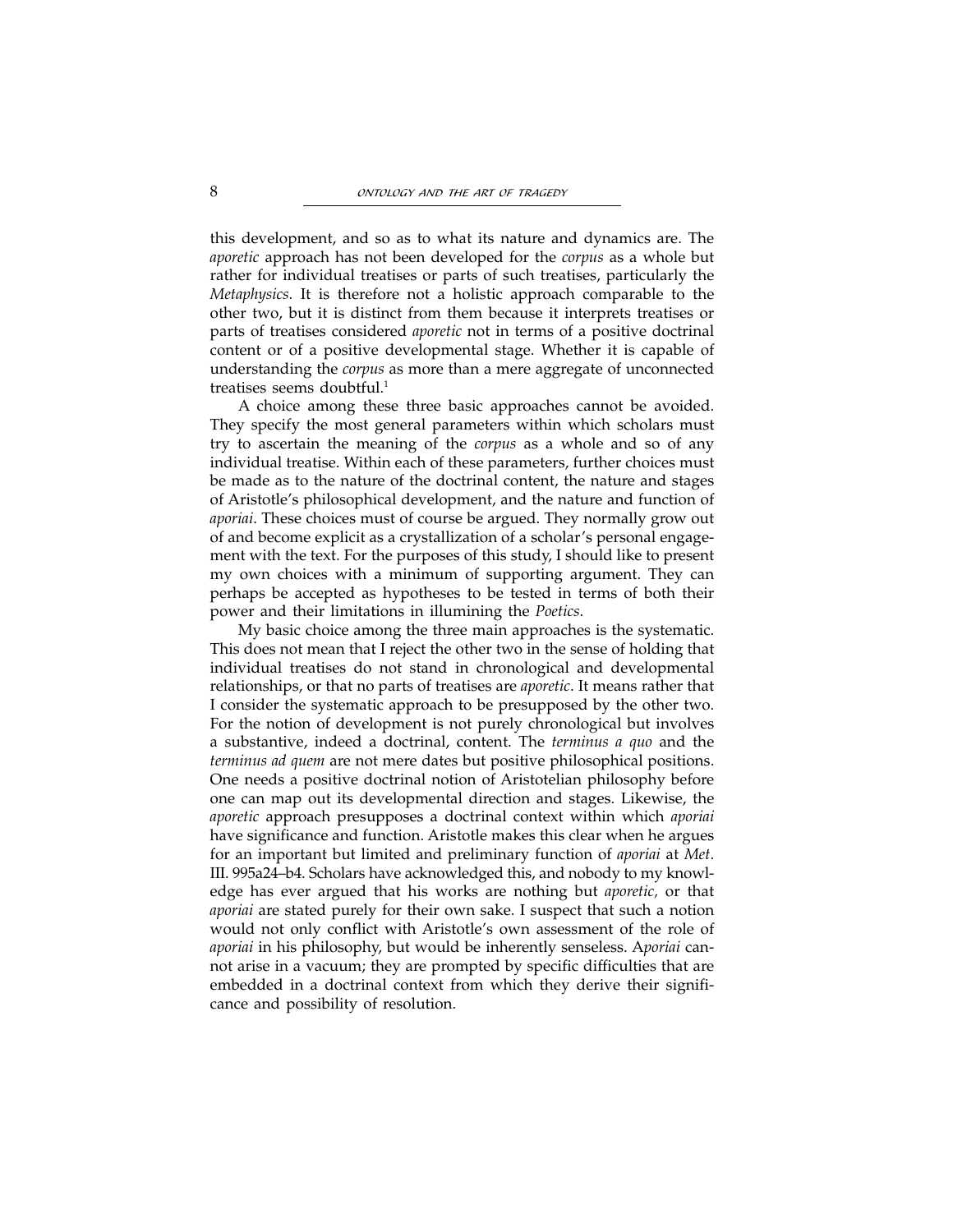## 1.2 The Pervasive Substantive-Methodological Conceptual Constants

My basic choice therefore is to approach the *corpus* systematically in terms of an ascertainable doctrinal content, which is common to all the treatises but whose different aspects are developed in individual ones. The common core consists of pervasive substantive-methodological conceptual constants which, however, function somewhat differently in different treatises. It is this common core that specifies what "Aristotelian" means to me. Yet the systematic plurality in unity of his works is unlike modern models. The constants are both substantive and methodological at once, since Aristotle does not have our notion of a mere method nor that of the priority of method to subject matter. Method is not only adapted to, but determined by, the nature of the subject matter. Aristotle's word *method (methodos)* contains the noun *path (hodos)* and so suggests one's walking along a path that takes one from somewhere definite to somewhere else definite and is shaped by the contours of the landscape over which it winds. Cognition is both systematic *(hodoi)* and veridical *(alethes),* because method is adapted to subject matter rather than the other way round. That is why Aristotle most generally characterizes method as a progression from what is better known to us to what is more knowable by nature, where both *termini* are aspects of the objective being of things. For things are both perceptible *(aistheta)* and intelligible *(noeta)* in their own being. At *E*.*N*. I. 3, Aristotle excoriates the inappropriate transfer of method from one subject matter to another as a want of culture. The priority of subject matter to method is one aspect of the ontological and cognitive priority (proteron) of the object to the subject.<sup>2</sup> As a result, Aristotle's technical vocabulary is flexible rather than rigidly univocal, so that the conceptual constants can function somewhat differently in different treatises while yet preserving a distinctively Aristotelian texture and meaning.

Within the systematic approach, my choice of the pervasive substantive-methodological conceptual constants comprises those which I hold to be explicitly or implicitly present and foundational in all his treatises. They are explicitly present when they are stated in so many words in a text, implicitly when they are not so stated but used. They are explicitly foundational when they are said to be so, implicitly when they are not said to be so but used. Their presence and importance cannot be explicit in every treatise, since each has a distinctive subject matter of its own and since the *corpus* would otherwise largely consist of endless repetition. The constants must therefore be ascertained by reference to completely general statements, which identify them as common to, and foundational for, all things. Their implicit presence and importance in a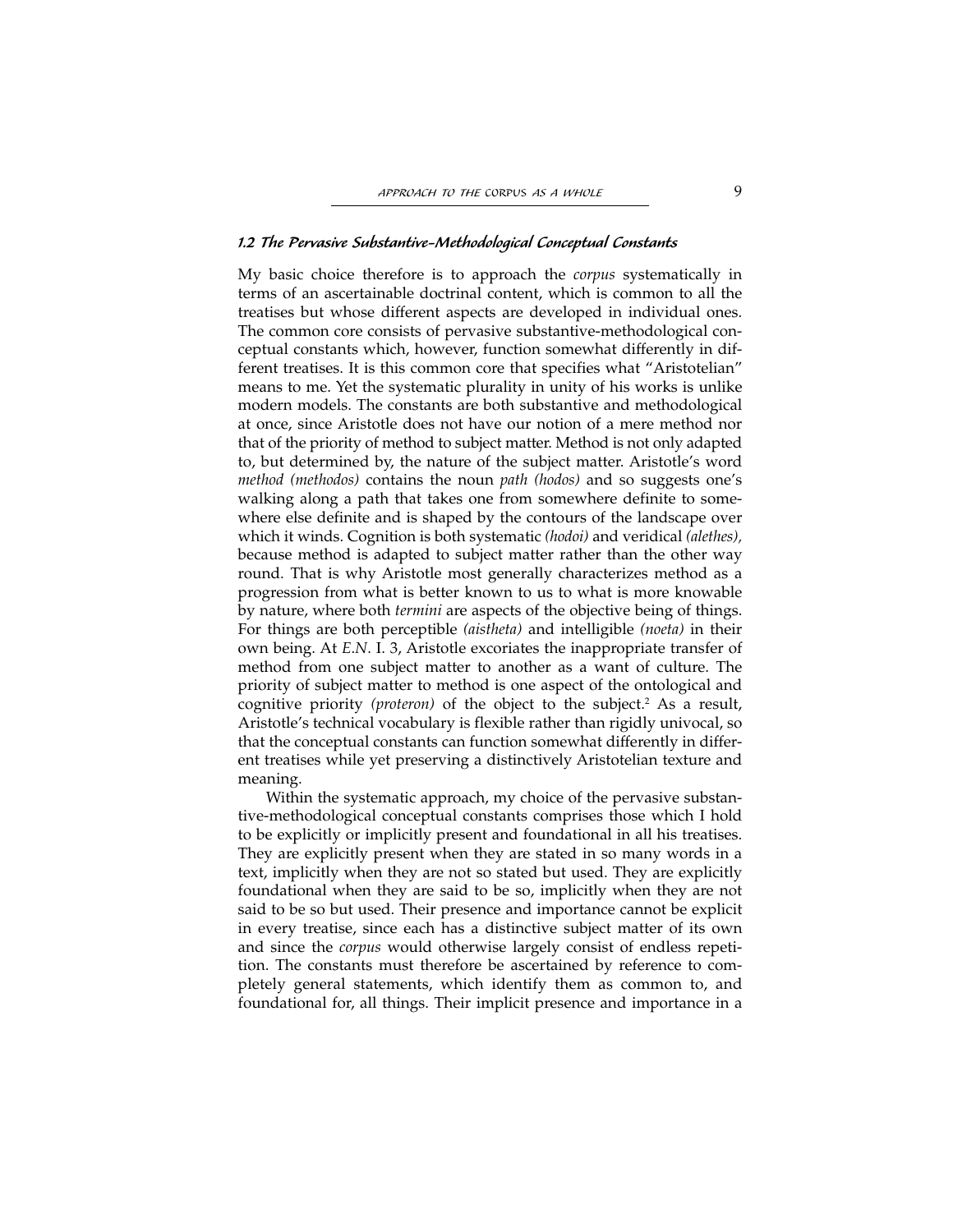given treatise must be confirmed by indications of their use. One's choice of constants on this dual basis is always open to debate.

I choose the following conceptual constants (again with a minimum of supporting argument), by reference to completely general statements in the *Metaphysics,* while postponing until chapter 3 their confirmation by reference to indications of their use in the *Poetics:* the concept of being, the categories of being, the categorial priority of *ousia,* immanent causal form-matter constitution in the category of *ousia,* and the ontological and cognitive priority of the object.3

#### *1.2.1 The Concept of Being*

The concept of being is common to and foundational for all things, because Aristotle understands philosophy to have the question "What is being?" at its core: "And indeed the question which was raised of old and is raised now and always and is always the subject of doubt, 'What is being?'" (*Met*. VII. 1028b2–4). The deliberate combination of "of old" *(palai),* "now" *(nyn),* and "always" *(aei)* indicates that Aristotle not only ranks himself as a philosopher of being in the tradition of Parmenides and Plato, but that he considers philosophy's central concern with being ("what is being?" *ti to on*) as holding true for all time. The "always" goes in its assertion of unchangeable core importance far beyond Homer's formula, which combines past, present, and future tense *(en, estin, estai).* While Aristotle realizes that the earliest philosophers were concerned more with becoming than with being, he does not interpret this as meaning that philosophy of becoming is an alternative to philosophy of being, but rather that early philosophy must be forgiven for its as yet inadequate grasp of its subject: "For the earliest philosophy is, on all subjects, like one who lisps, since it is young and in its beginnings" (*Met*. I. 993a15– 16). Aristotle explicitly restates that being is a truly pervasive conceptual constant, e.g., "and being is common to all things" (*koinon de pasi to on estin*; *Met*. IV. 1004b20). The "common" *(koinon)* echoes Heraclitus's earlier statement: "But the *logos* is common" (*tou logou d'eontos xynou*; Diels-Kranz, Frg. 2, lns. 2–3) and, like it, is unrestricted in its generality. Being pertains to all things without exception *(pasi).* Its equally unrestricted foundational importance is reflected in Aristotle's technical vocabulary, which designates all things as beings *(onta),* collectively as all beings *(panta ta onta)* and individually as a being *(on).* From an earlier colloquial meaning as things in general and as property or possessions in particular, beings *(onta)* was elevated to the role of the core technical philosophical concept by Parmenides (in the singular *to on*) and by Plato (in the singular and plural *to on* and *ta onta*). It is so retained by Aristotle. Philo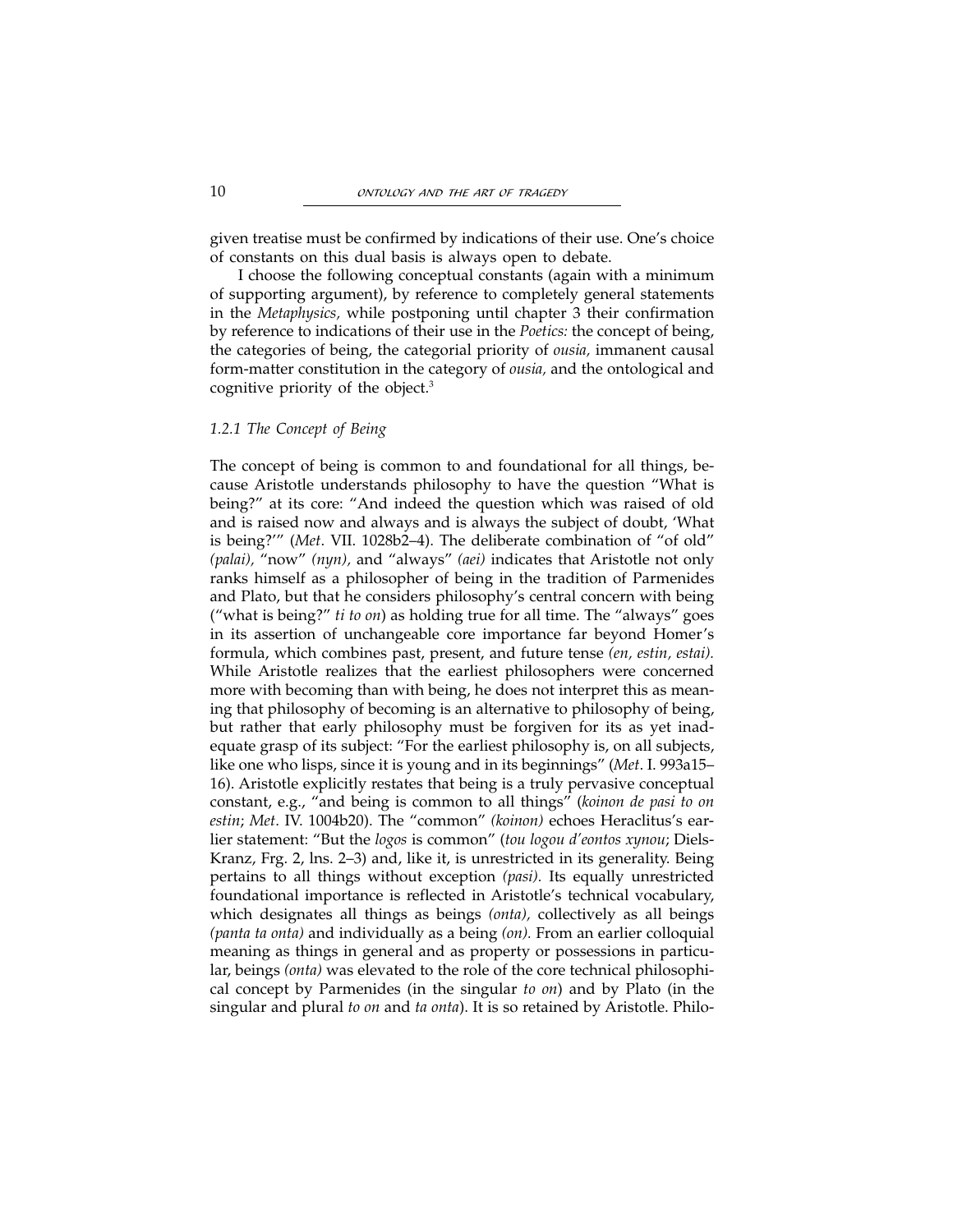sophical conceptualization attains a proper grasp on reality only on the ground of being, for the concept of being comprises all things in its extension. To fall outside that extension is not to be at all, to have no mode of being whatsoever.

## *1.2.2 The Categories of Being*

But being is not a univocal concept. It is common to all things not univocally *(kath hen)* but in categorially differentiated focal meaning *(pros hen).*<sup>4</sup> This distinctively Aristotelian understanding of being is not only his first line of defense against the undifferentiated unity of Parmenidean being but, even more importantly, enables him to preserve the richly differentiated yet ordered being of things while conceptualizing them in terms of one pervasive core concept. The understanding of being in terms of the *pros hen* focused categories of being is inseparable from that pervasive core concept itself. The categorial *pros hen* structure is as unrestrictedly general and foundational as being itself. "Being is spoken in many senses" *(to on legetai pollachos)* is Aristotle's metaphysical *Leitmotif,* repeated in many treatises explicitly or implicitly. In a rare display of one-upmanship over his colleagues in the Academy, who still rely on Plato's *Sophist* to counter the threat of the Parmenidean univocity of being, he sets his understanding of being off against their antiquated *(archaïkos)* views:

> [T]hey framed the difficulty in an obsolete form. For they thought that all things that are would be one (*viz.* Being itself), if one did not join issue with and refute the saying of Parmenides: "For never will this be proved, that things that are not are." They thought it necessary to prove that that which is not is; for only thus—of that which is and something else—could the things that are be composed, if they are many....But it is absurd, or rather impossible, that the coming into play of a single thing should bring it about that part of that which is is a this *(tode),* part a such *(toionde),* part a so much *(tosonde),* part a here *(pou).* (*Met*. XIV. 1089a1–15)

The strong language of "absurd" *(atopon)* and "impossible" *(adynaton)* is echoed in many other places, where Aristotle argues that the categorial understanding of being must precede the quest for the causal *archai* and elements of being. To give but one example: "In general, if we search for the elements of beings without distinguishing the many senses in which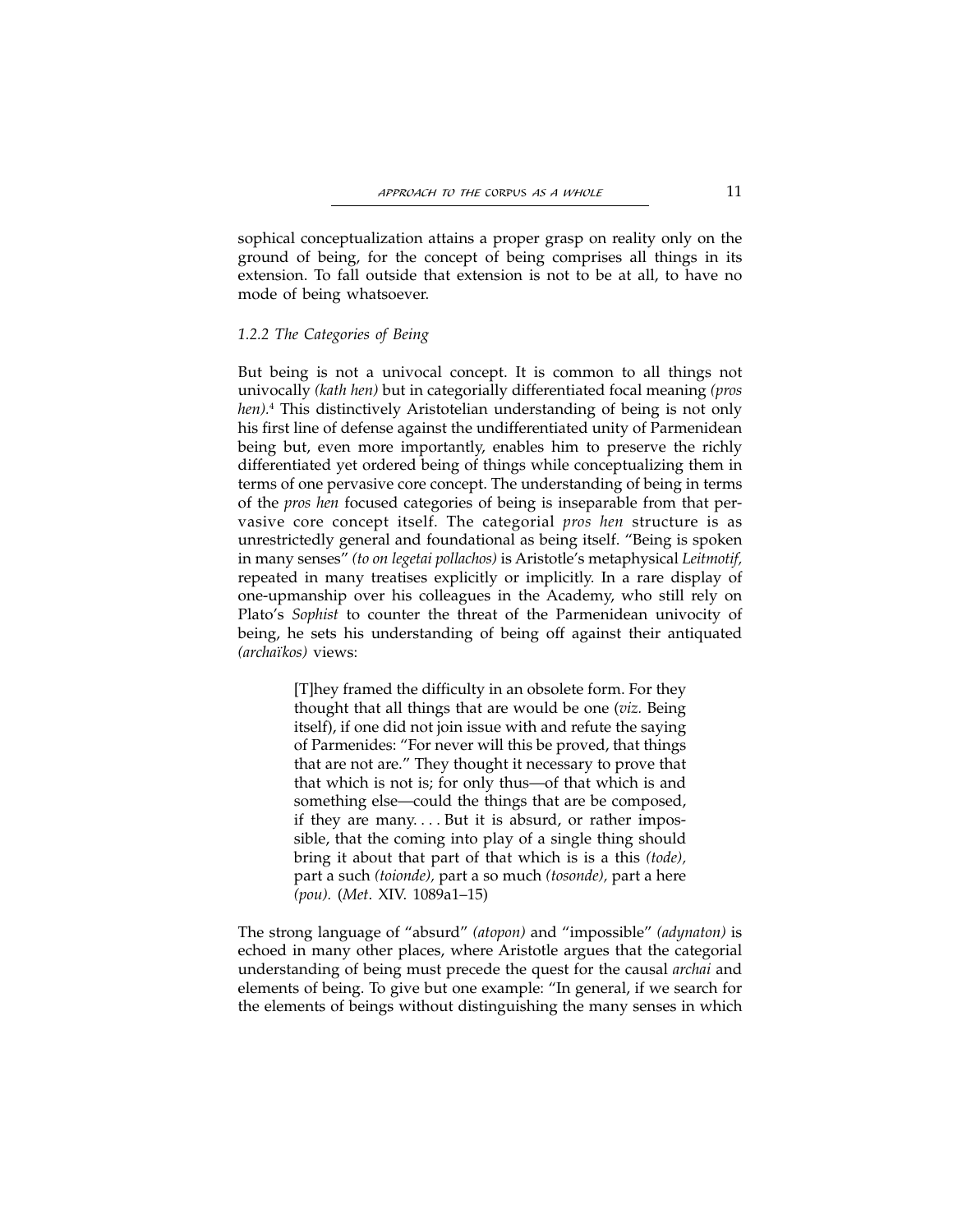things are said to be, we cannot find them . . . but if the elements can be discovered at all, it is only the elements of *ousiai*" (*Met*. I. 992b18–22).5

#### *1.2.3 The Categorial Priority of* Ousia

The ontological and cognitive priority of *ousia* is implicit in this structure, for *ousia* is the focal meaning, the *pros hen* reference, of all the other categories. In the same context in which Aristotle identifies being as the perennially valid core concept of philosophy, he immediately, actually in the same sentence, goes on to reformulate the question "What is being?" *(ti to on)* as paradigmatically meaning "What is *ousia*?" *(tis he ousia):* "And indeed the question which was raised of old and is raised now and always and is always the subject of doubt, 'What is being?' is the question 'What is *ousia*?' " (*Met*. VII. 1028b2–4). He credits his predecessors with having had at least an inkling of this truth, since all of them really sought the causal *archai* and elements of *ousiai,* however vaguely: "For it is this that some assert to be one, others more than one, and that some assert to be limited in number, others unlimited" (*Met*. VII. 1028b4–6). He places himself within this tradition: "And so we also must consider chiefly and primarily and so to say exclusively what that is which is in this sense" (*Met*. VII. 1028b6–7).

The reformulation of the question is carefully modified in the text, so as to make clear that it is not meant to be reductive. Reformulating the question "What is being?" as "What is *ousia?*" does not reduce being to *ousia* or shrink the extension of being; nor does it deny the legitimacy of conceptualizing all things in all categories as being. Indeed, reduction would destroy the status of the categories as categories of being *(kategoriai tou ontos)* together with their *pros hen* structure. *Ousia* enjoys categorial priority in the sense that it functions as *pros hen* focus, not in the sense that it absorbs all being into itself. All other categories are understood as different secondary categorial modes of the being of individual *ousiai*. 6

The different dimensions of the functioning of *ousia* as *pros hen* focus are carefully set out: "Now there are several senses in which a thing is said to be first, yet *ousia* is first in every sense, in definition *(logoi),* in knowledge *(gnosei),* in time *(chronoi)*" (*Met*. VII. 1028a31–33). Translating *logoi* as "in definition" seems defensible, since the priority of *ousia* in definition *(horismos, horos, horos tes ousias)* is a central concern of the *Metaphysics*. The priority of *ousia* in definition means that definition pertains to *ousia* primarily, to the other categorial modes only secondarily: "But this is evident, that definition *(horismos)* and essence *(to ti en einai)* in the primary *(protos)* and unqualified *(haplos)* sense belong to *ousiai*; still they belong to the others as well but not in the primary sense" (*Met*. VII. 1030b4–7). Definition follows the categorial *pros hen* structure of being,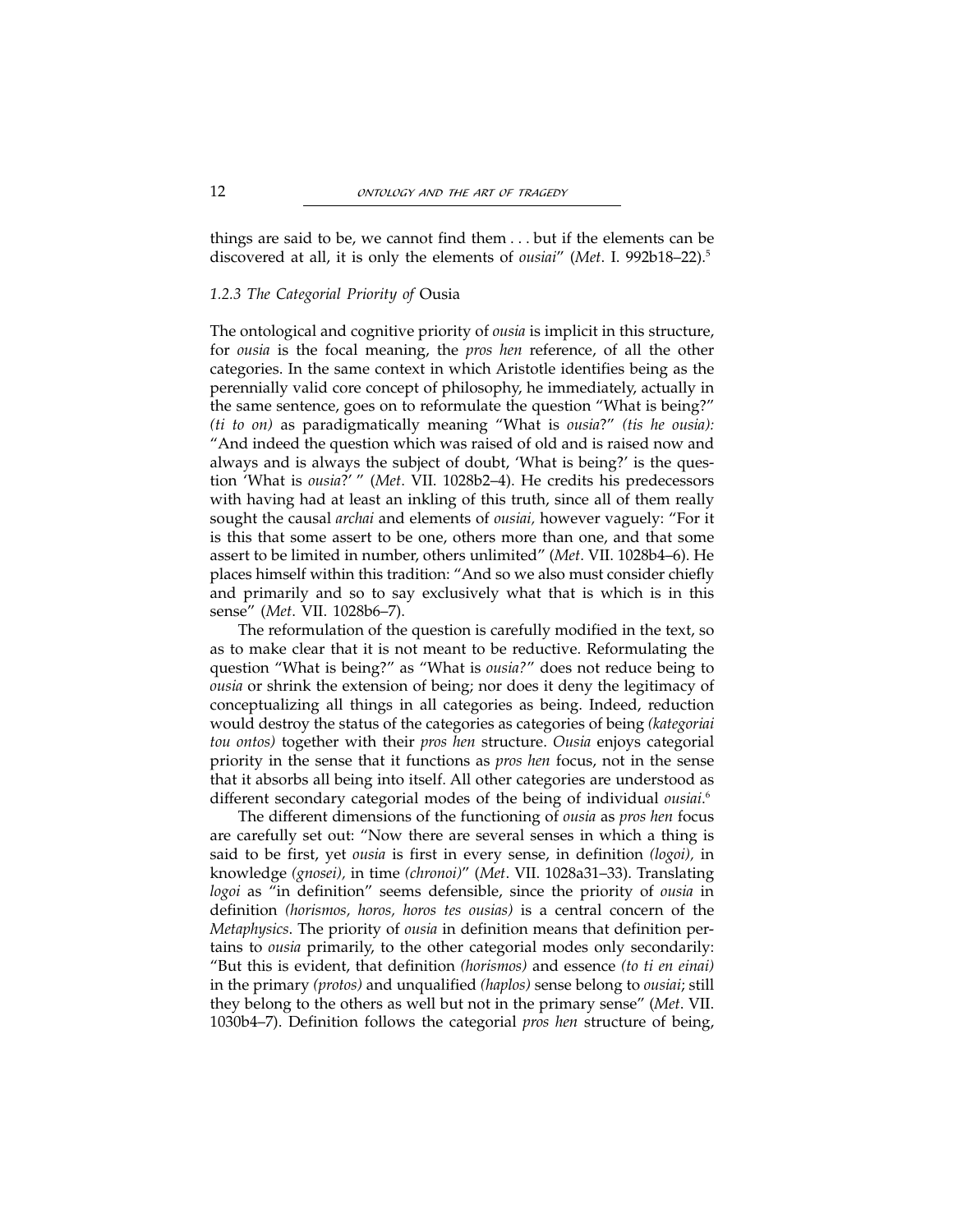because it is the formula *(logos)* of the essence *(to ti en einai)* and of the what a thing is *(to ti estin),* and these too follow that structure: "[E]ssence will likewise belong in the primary and unqualified sense to *ousia* and in a secondary sense *(eita)* to the other categories, as will the what a thing is, not essence in the unqualified sense but essence as belonging to quality or quantity . . . by virtue of reference *(pros)* to one and the same thing . . . not with a single meaning *(kath hen)* but by focal reference *(pros hen)*" (*Met*. VII. 1030a29–b3). Focal reference means that "in the definition of each secondary categorial mode that of its *ousia* must be present *(ananke enyparchein)*" (*Met*. VII. 1028a35–36; cf. IX. 1045b26–32). *Ousia,* then, functions as a component in the definition of each one of its secondary categorial modes of being.

This entails that it is prior in knowledge *(gnosei)* because "we think that we know *(eidenai)* each thing most *(malista)* when we know *(gnomen)* what a man or fire is *(ti estin)*, rather than its quality, its quantity, or its place" (*Met*. VII. 1028a36–b1). Since the definition of an *ousia* must be present in that of each of its secondary categorial modes, only *ousia* can be understood independently and intrinsically in its own category (intracategorially), while each of the other categories must be understood dependently by *pros hen* reference to *ousia* (intercategorially).

The lack of cognitive independence of the secondary categorial modes of being is due to their lack of ontological independence. *Ousia* is prior in time *(chronoi),* which entails its separate being: "For of the other categories none is separate *(choriston)* but only *ousia*" (*Met*. VII. 1028a33–34). Since cognition is for Aristotle veridical and grasps being as it is, "as each thing is in respect of being, so it is in respect of truth" (*Met*. II. 993b30– 31), a categorial mode that cannot be separately on its own, can also not be so understood. The most fundamental and most often repeated contrast between *ousia* and the secondary categories is that only the former has independent being while the latter are hung up on it *(eretai).* E.g., "The substratum *(hypokeimenon)* is *ousia,* and this is in one sense the matter *(hyle)* . . . and in another sense the definition and form *(logos kai morphe*) . . . and in a third sense the compound of these, which alone . . . is unqualifiedly separate *(choriston haplos)*" (*Met*. VIII. 1042a26–31). Priority in *ousia* means surpassing *(hyperballein)* the other categorial modes in being when separated *(chorizomena toi einai)* (*Met*. XIII. 1077b2–3). Being *choriston* or *chorizomenon* means priority in respect of nature and *ousia (kata physin kai ousian)* such that *ousia* "can be without the others, while they cannot be without *(aneu)* it" (*Met*. V. 1019a2–4). For each of the other categorial modes is dependent on *ousia* for its very being: "Clearly then it is through *(dia)* this category that each of the others also is" (*Met*. VII. 1028a29–30). This real dependence is linguistically reflected in the adjectival form of properties in the secondary categories *(paronymy),* for which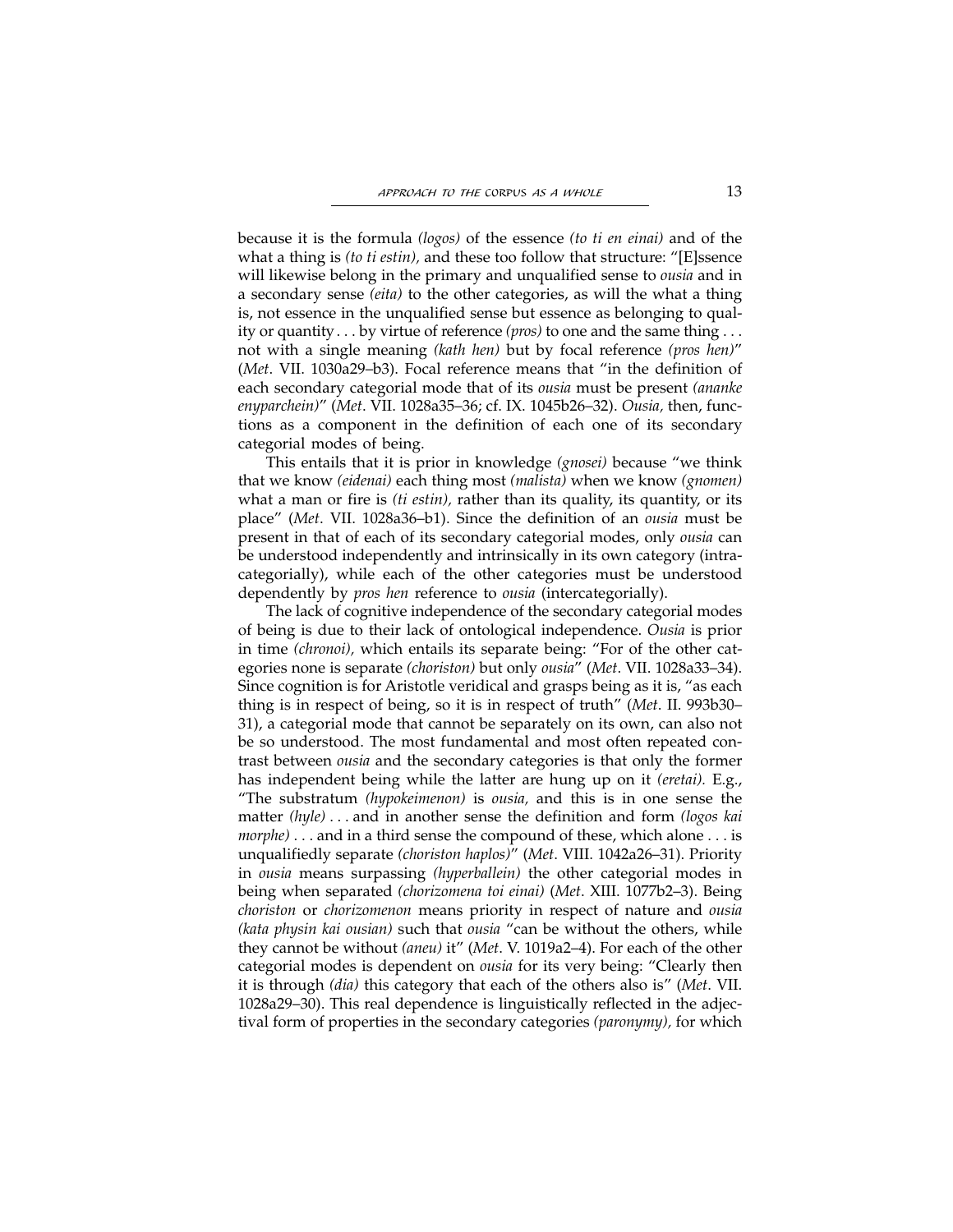Aristotle argues and which he justifies in *Met*. IX. 7, even coining a new technical term, "thaten" *(ekeininon).* It emphasizes the dependent being and intelligibility of all the secondary categorial modes, even if a verb rather than an adjective with *esti* is used (cf. *Met*. VII. 1028a20–31).

#### *1.2.4 Immanent Causal Form-Matter Constitution in the Category of* Ousia

The reason for this real and cognitive priority of *ousia* is that it alone is causally constituted by form and matter. The secondary categorial modes have form but no matter, since the composite *ousia* serves as their real and predicative substratum and subject: "Nor does matter *(hyle)* belong to all those things which are by nature *(physei)* but are not *ousiai,* but their substratum *(hypokeimenon)* is the *ousia*" (*Met*. VIII. 1044b8–9; I. 992b21–22). Only an *ousia* is intracategorially (in its own category) constituted by form and matter, which are themselves *ousiai*, e.g., "There are three kinds of *ousia*—the matter *(hyle)* . . . the nature *(physis)* . . . and thirdly the individual *ousia* which is constituted out of these *(he ek touton),* for example, Socrates or Callias" (*Met*. XII. 1070a9–13; cf. VII. 1034b34–5a9). Self-constituting in its own category, an individual *ousia* is actualized and so defined by its immanent form: "[F]or the *ousia* is the indwelling form *(to eidos to enon),* from which and the matter the compound is called *ousia*" (*Met*. VII. 1037a29– 30). Therefore, properties in the secondary categorial modes cannot enter constitutively and hence not definitionally into substantial being:

> And further it is impossible *(adynaton)* and absurd *(atopon)* for a this *(tode)* and *ousia*, if it is constituted of some things, not to be constituted of *ousiai* or of a definite this *(ek tou tode ti)* but of quality *(ek poiou).* For in that case what is not *ousia* but quality will be prior to the *ousia* and to the this. But this is impossible, for neither in definition nor in time nor in coming to be can the properties be prior to the *ousia,* for they will then also be separate. (*Met*. VII. 1038b23–29; cf. XIV. 1088b2–4)

*Pros hen* categorial structure is asymmetrical, grounded in the intracategorial immanent form-matter constitution of *ousia*.

That constitution accounts for the unity of substantial being. Aristotle's tone is nearly jubilant when he resolves the *aporia,* how a composite *ousia* can be one, by understanding form as actuality *(energeia)* and matter as potentiality *(dynamis):* "But, as has been said, the proximate matter and the form are one and the same thing, the one potentially and the other actually . . . for each thing is a definite unity *(hen gar ti),* and the potential and the actual are somehow one *(hen pos estin)* so that there is no other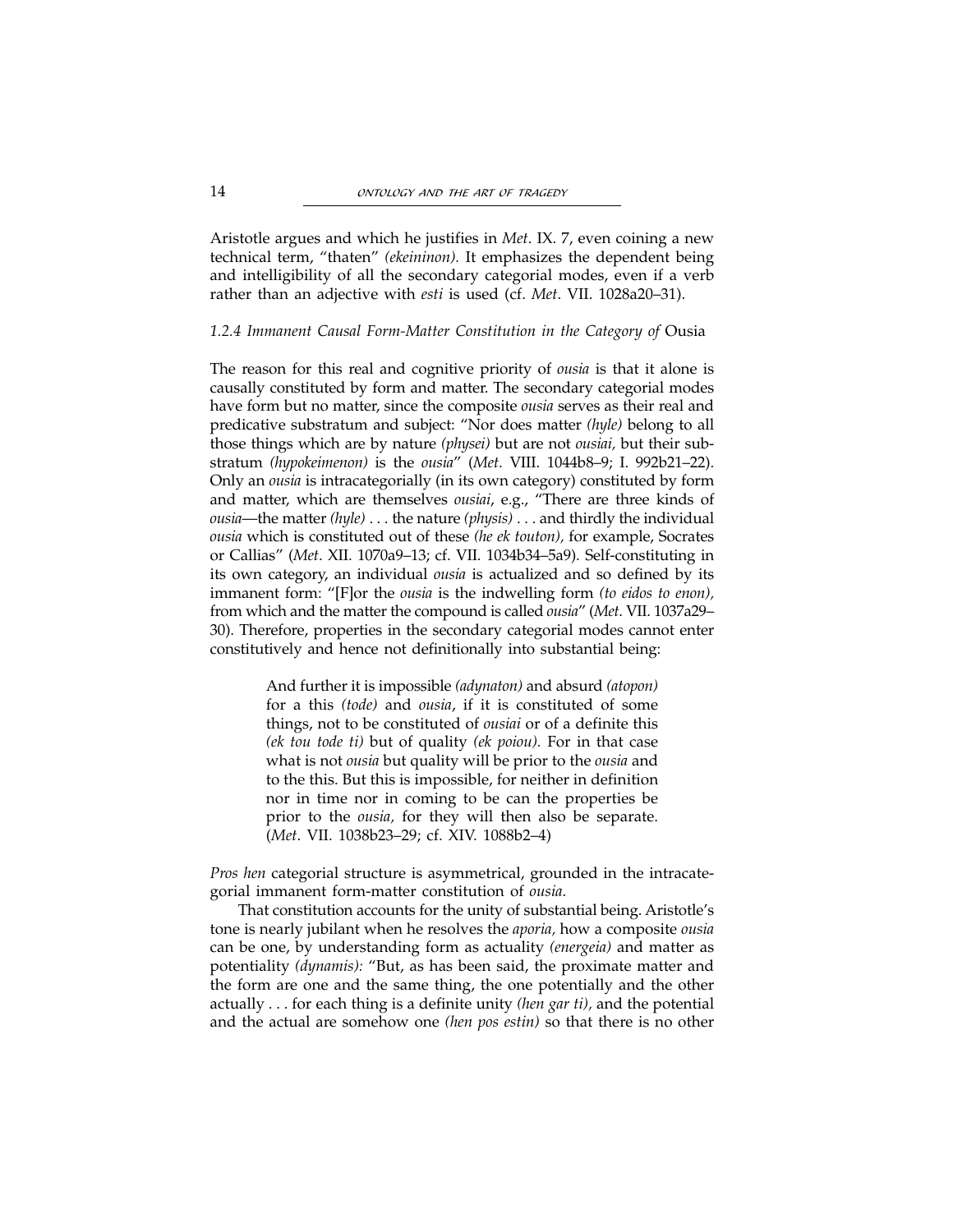cause" (*Met*. VIII. 1045b17–22). *Met*. IX. 7 extends *paronymy* from properties in the secondary categories to the constitutive matter in the category of *ousia,* based on its relative (not absolute) indeterminacy *(aorista),* which enables it to be determinable to the actualizing power of form as determinant. A determinate individual *ousia* results from this immanent causally constitutive functioning of determinable and determinant as *archai*. Since Aristotle announces this as his own solution to the *aporia* of substantial unity at the end of Book VIII, while IX. 7 simply works it out further, these passages can be accepted as doctrinal (unlike the more *aporetic* VII.7).7

The asymmetrical *pros hen* structure of the categories of being and the priority of *ousia* (which is grounded in its intracategorial form-matter constitution) are as general as being itself and inseparable from Aristotle's understanding of being:

> But the senses of being itself *(kath hauta de einai legetai)* are precisely as many as the figures of predication *(ta schemata tes kategorias)* signify; for the senses of being are just as many as they. Since then some of these signify what a thing is, some its quality, some its quantity, some relation, some doing or being affected, some place, some time, being in each of these signifies the same. (*Met*. V. 1017a22–27; cf. XII. 1070a31–b2; *Physics* III. 200b32–1a9)

This entire complex can, I believe, be accepted as a core conceptual constant. For not only has Aristotle equated being with it, at *Met.* IV. 1, 2, and 3 he also maps out the domains of all sciences *(epistemai)* within it. Metaphysical *episteme* investigates all beings *(panta ta onta),* so that the unrestricted extension of being is its subject matter, which means that its method must be investigation *qua* being *(hei on).* Each special *episteme* cuts off from *panta ta onta* a part *(meros)* and hence is partial *(en merei).* Its subject matter is then a part of the extension of being, either a substantial genus such as the animal kingdom or a secondary categorial aspect of the being of things such as the quantitative. This determines its method to be investigation either *qua* a substantial generic nature such as animality or *qua* a secondary categorial what it is *(ti esti)* such as quantity.

*1.2.5 The Ontological and Cognitive Priority of the Object*

The ontological and cognitive priority of the object to the subject is clear in many contexts. Nowhere does Aristotle allow any subjective contribution to enter constitutively into the being of things. Truth is defined as correspondence: "It is not because we think that you are pale, that you